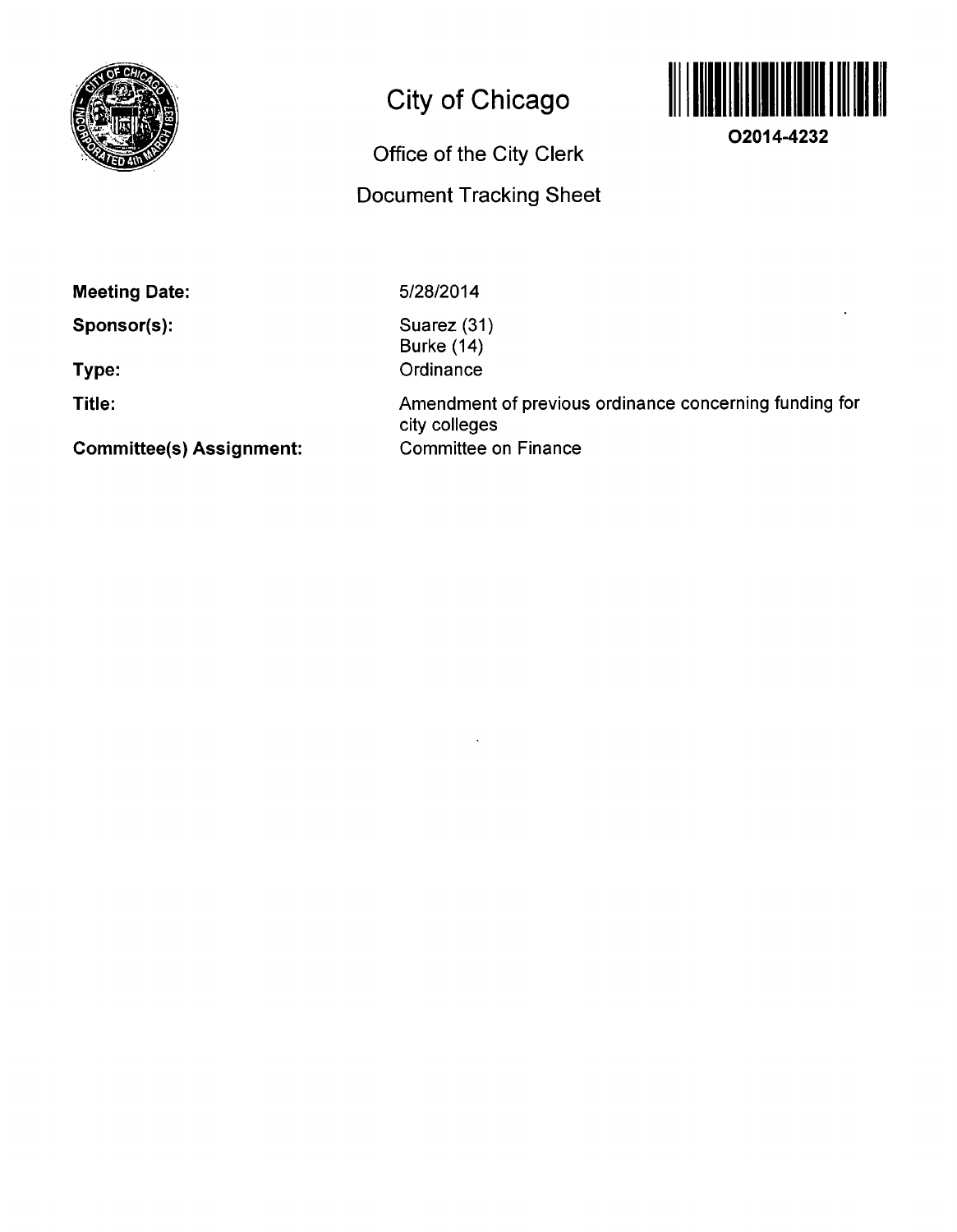FIN

#### ORDINANCE (Requested amendment June 2014)

WHEREAS, the City of Chicago (the "City"), a home rule unit of government under Section 6(a), Article VII of the 1970 Constitution of the State of Illinois, has heretofore found and does hereby find that there exists within the City a serious shortage of affordable, safe and quality higher education available to persons of low and moderate income; and

WHEREAS, on March 18, 1956, the City Council (the "City Council") of the City of Chicago (the "City") created the Public Building Commission of Chicago (PBC) (the "Commission") pursuant to the Public Building Commission Act of the State of Illinois (the "Act") for the purpose of facilitating the funding, acquisition and construction of public buildings, improvements and facilities for use by various public agencies such as the Board of Trustees of Community College District No. 508 (the "City Colleges"), County of Cook and State of Illinois (collectively, the "Sister Agencies"); and in the furnishing of essential govemmental services; and

WHEREAS, on January 1, 1982, the Illinois legislative body (the "State legislature") of the State of Illinois (the "state") created the Capital Development Board of Illinois (CDB) (the "Board") pursuant to ilmplementing and as authorized by the Capital Development Board Act [20] ILCS 3105]. for the purpose of facilitating the funding, acquisition and construction of public buildings, improvements and facilities for use by various public agencies such as the Board of Trustees of Community College District No. 508 (the "City Colleges"), County of Cook and State of Illinois (collectively, the "Sister Agencies"); and in the furnishing of essential govenunental services; and

WHEREAS, the Community College District No. 508, City of Chicago City Colleges ("City") Colleges"), has an intemal department (Administrative Services) for the purpose of facilitating the funding, acquisition, improvements and construction of over four million (4,000,000) square feet of educational intemal physical spaces in use by one of the seven colleges and other teaching institutes, in the furnishing of essential govemmental services; and

WHEREAS, the City has determined that the continuance of a shortage of quality affordable higher education is harmful to the prosperity, economic stability and general future welfare of the City; and

WHEREAS, the mission of the City Colleges Community College District No. 508 is: "...to provide opportunities for all students to enhance their knowledge and skills by offering superior, affordable, and comprehensive educational programs and services."-; and

WHEREAS, the City Colleges-of Chicago is a system of seven community colleges and other teaching institutes, providing learning opportunities for Chicago residents at the schools or online, as well as members of the U.S. military through the Navy Campus. Student enrollments continues to be more thanever 120,000 and growing. The City Colleges of Chicago was established on September 11, 1911.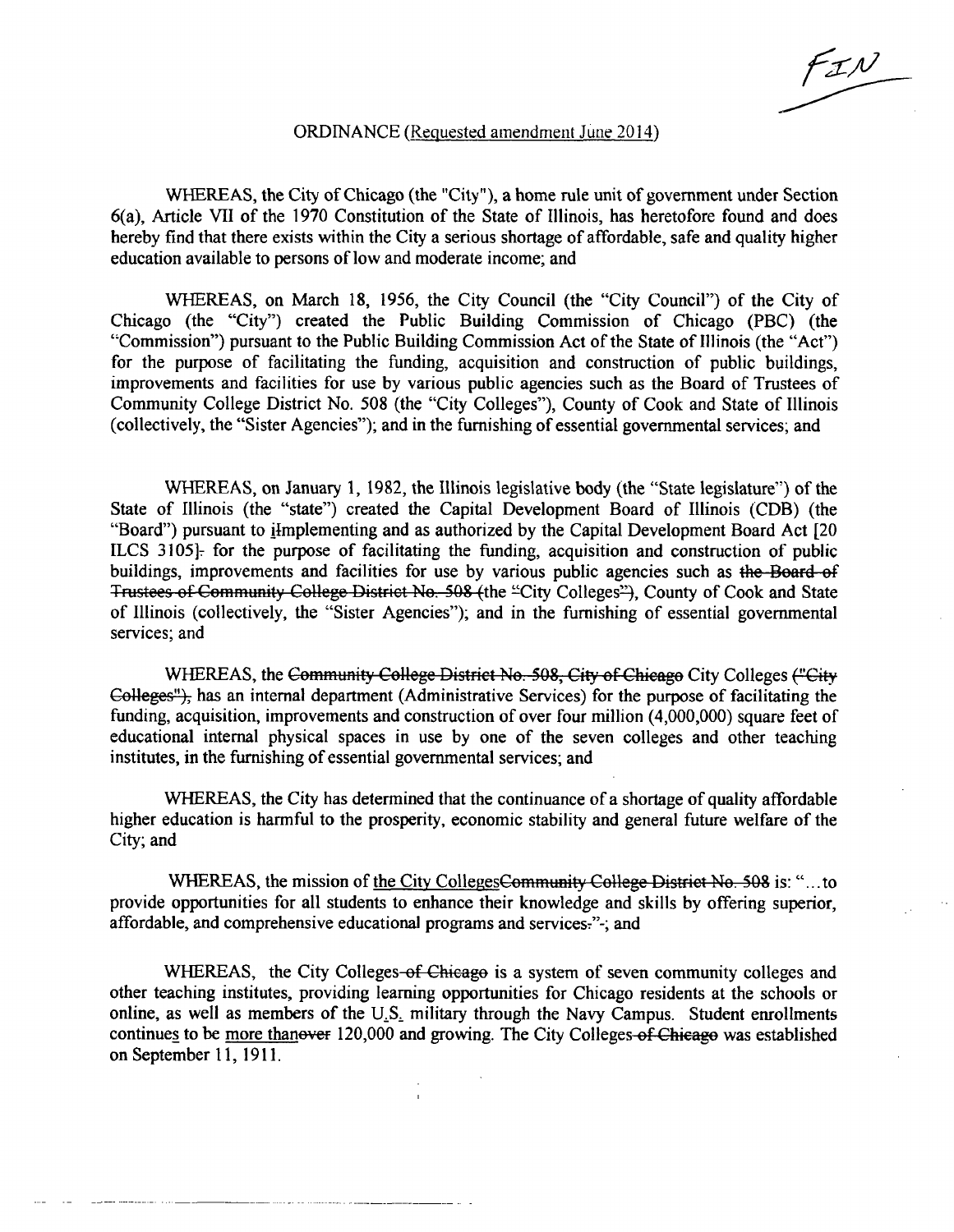The seven colleges and other teaching institutes are:

- Richard J. Daley College
- Kennedy-King College  $\bullet$
- Malcolm X College  $\bullet$
- Olive-Harvey College
- Harry S. Truman College  $\bullet$
- Harold Washington College
- Wilbur Wright College
- District Office

المستشفرات المربان

للمستحدث المستناطين المستندر

- Washbume Culinary Institute
- WYCC Channel 20-2IDT
- Harold Washington Cultural Center

Satellite Campuses (South Chicago Learning Center), (Dawson Technical Institute), (Arturo Velazquez Technical Institute), (West Side Learning Center) (Lakeview Learning Center) and (Humboldt Park Vocational Educational Center): and

WHEREAS, the City-of Chicago and the City Colleges-of Chicago have developed several new partnerships in the past and plan to expand neighborhood services available to small businesses, aimed at better educating small business operators about how to start or grow their business; and

WHEREAS, the City Colleges–of–Chicago have developed in the past and present many Capitael projects with the Chicago Public Building Commission, Illinois Capitael Development Board and within its own College District Administrative Services, and

WHEREAS, City Colleges of Chicago receives tax levies -and tuition to offset the high cost of higher education and at various locations is eligible to receive Tax Increment Financing (TIF) funds for ceapital improvements; and .

WHEREAS, the City Colleges of Chicago student enrollment is growing with new needs in a demanding changing job market with new requirements of physical facilities and technology; and

WHEREAS, the City CollegesCommunity College District No. 508 has endeavoredbeen requested by the various City Colleges of Chicago to undertake the construction of buildings and facilities for use by such educational institutions in the furnishing of public educational services; and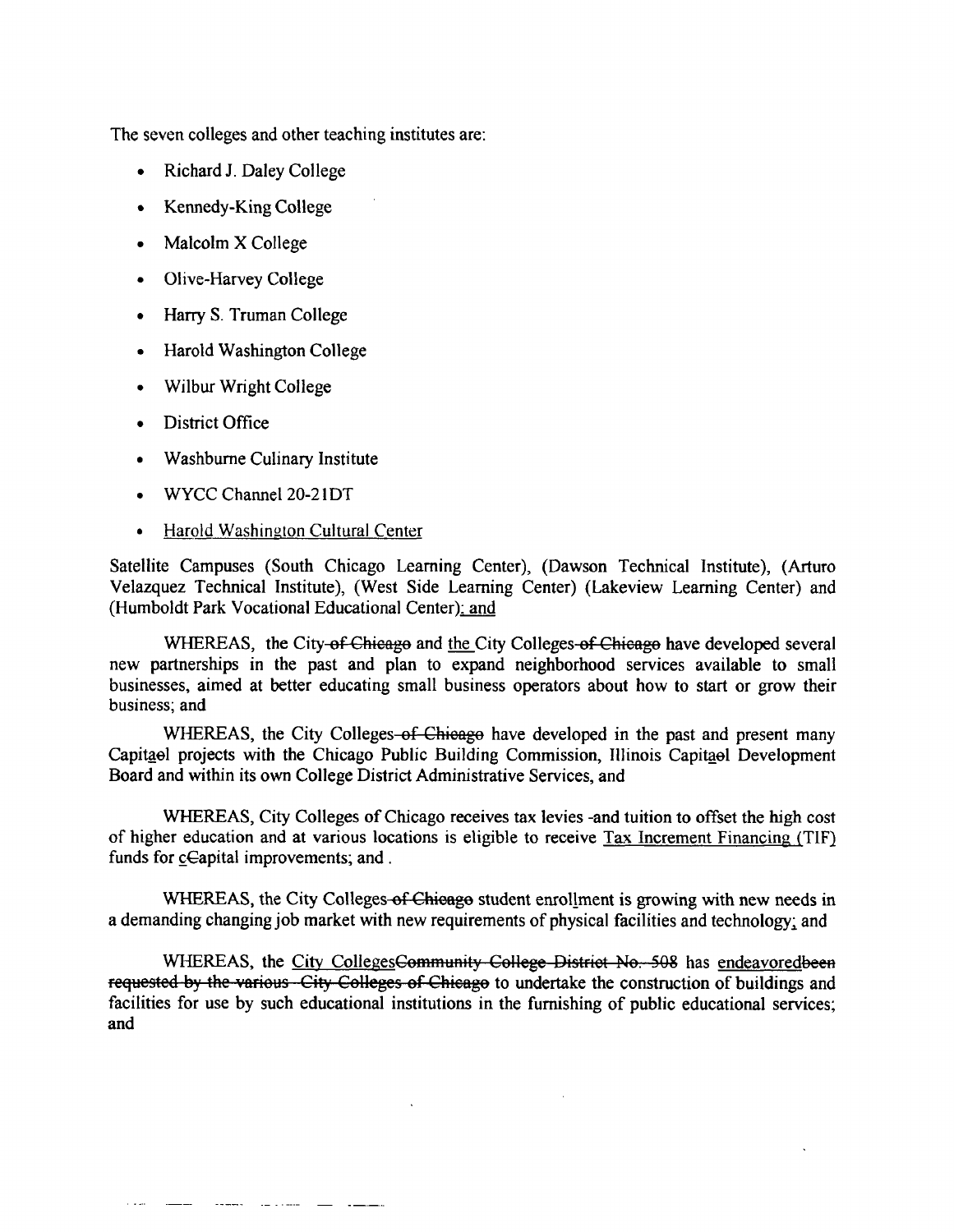WHEREAS, the City maintains a comprehensive municipal building code (the "Code") goveming the construction, repair, maintenance and inspection of buildings in order to protect the public health and safety; and

WHEREAS, in order to determine compliance with the requirements of the Code, the City issues construction pennits, various licenses and capacity cards and conducts periodic inspections which are financed in part by various fees imposed by the City for the examination of plans, issuance of permits, licenses and inspections; and

WHEREAS, contractors engaged to construct buildings and facilities for ffhe City Colleges of Chicago are required to file numerous license and permit applications for original ands renewed permits and to pay the fees and charges imposed for such permits and licenses; and

WHEREAS, the financial and administrative costs of complying with the Code includej-ng work hours spent in preparing applications, waiting for consideration and approval of applications and resulting delays is costly and impedes the efficient operation of t<sub>The City</sub> Colleges of Chicago iln the construction of buildings and facilities for the various College buildings throughout the city; and

WHEREAS, the financial and administrative obligations imposed by the Code ares deleterious to the City and the City Colleges who share the same tax base; now therefore,

#### BE IT ORDAINED BY THE CITY COUNCIL

SECTION 1. Notwithstanding any provision of the Code of the City to the contrary, all permits for demolition, new construction, construction alteration, repair, renovation, rehabilitation and inspection of buildings and facilities by the City Colleges of Chicago and its contractors for public or govemmental use by the Board of Trustees of Community College District No. 508 (the "City Colleges") shall be issued without charge, commencing April 01, 2009, for a duration not to exceed twenty years From the noted commencement date (April 01. 2029) or upon the completion of projects in process within the Citv of Chicago's Department Agencies, ie. Buildings. Transportation exc.

SECTION 2. This Ordinance shall not absolve or release\_ the Board of Trustees of Community College District No. 508 (the "City Colleges") or its contractors from compliance with the building and fire provisions of the Code including requirements for the filing of plans, the obtaining of permits and necessities for inspections.

SECTION 3. The Commissioners of Buildings, Transportation and Business License Affairs and Consumer Protection of the City are is authorized to establish, in cooperation with the Chancellor, a system which enables\_the Board of Trustees of Community College District No. 508 (the  $\text{``City College''}$ ) and its contractors to file and process applications in a manner which reduces the administrative burden of the Board of Trustees of Community College District No. 508 (the "City Colleges" $\rightarrow$ .

للسائد المتعادية المعتدية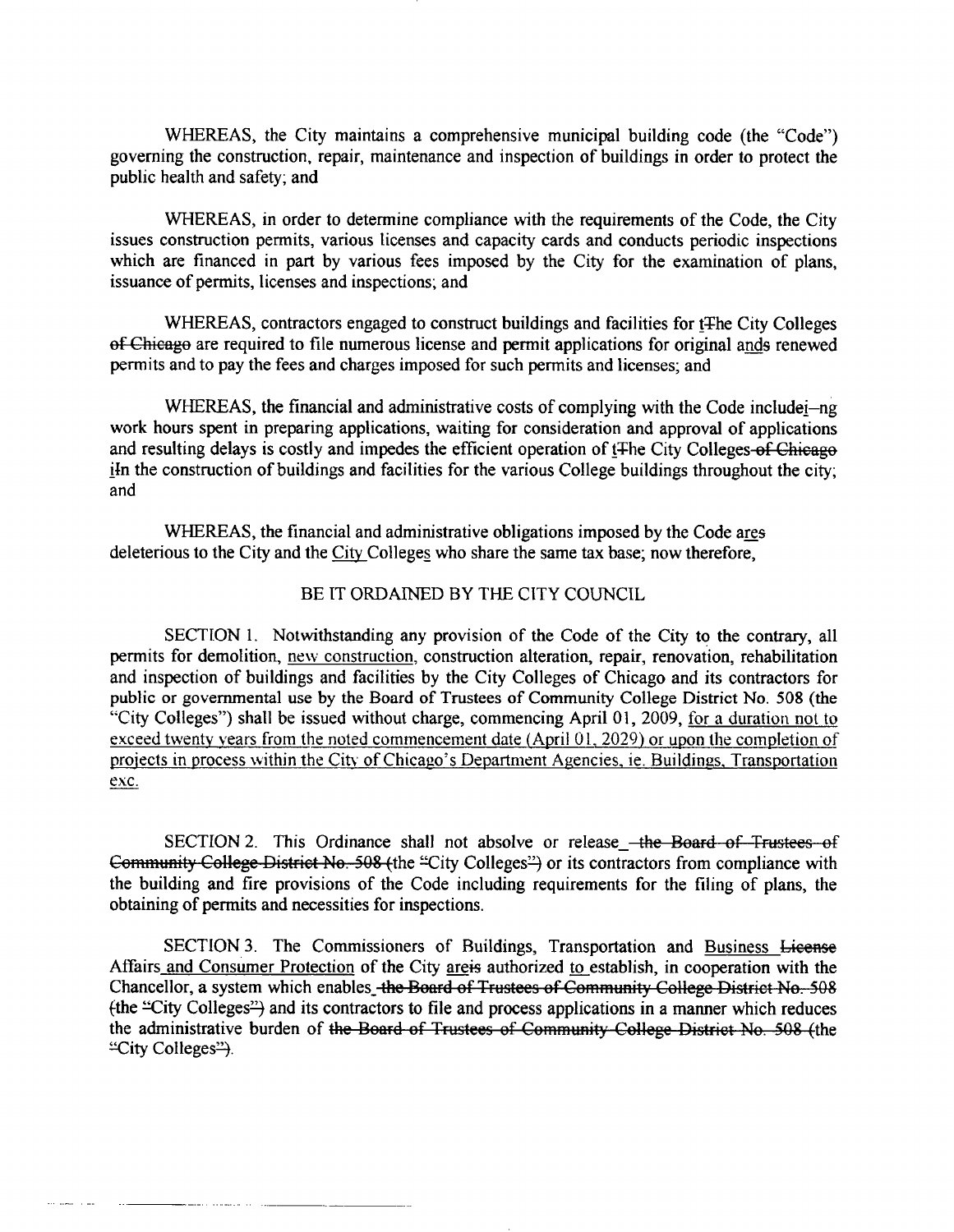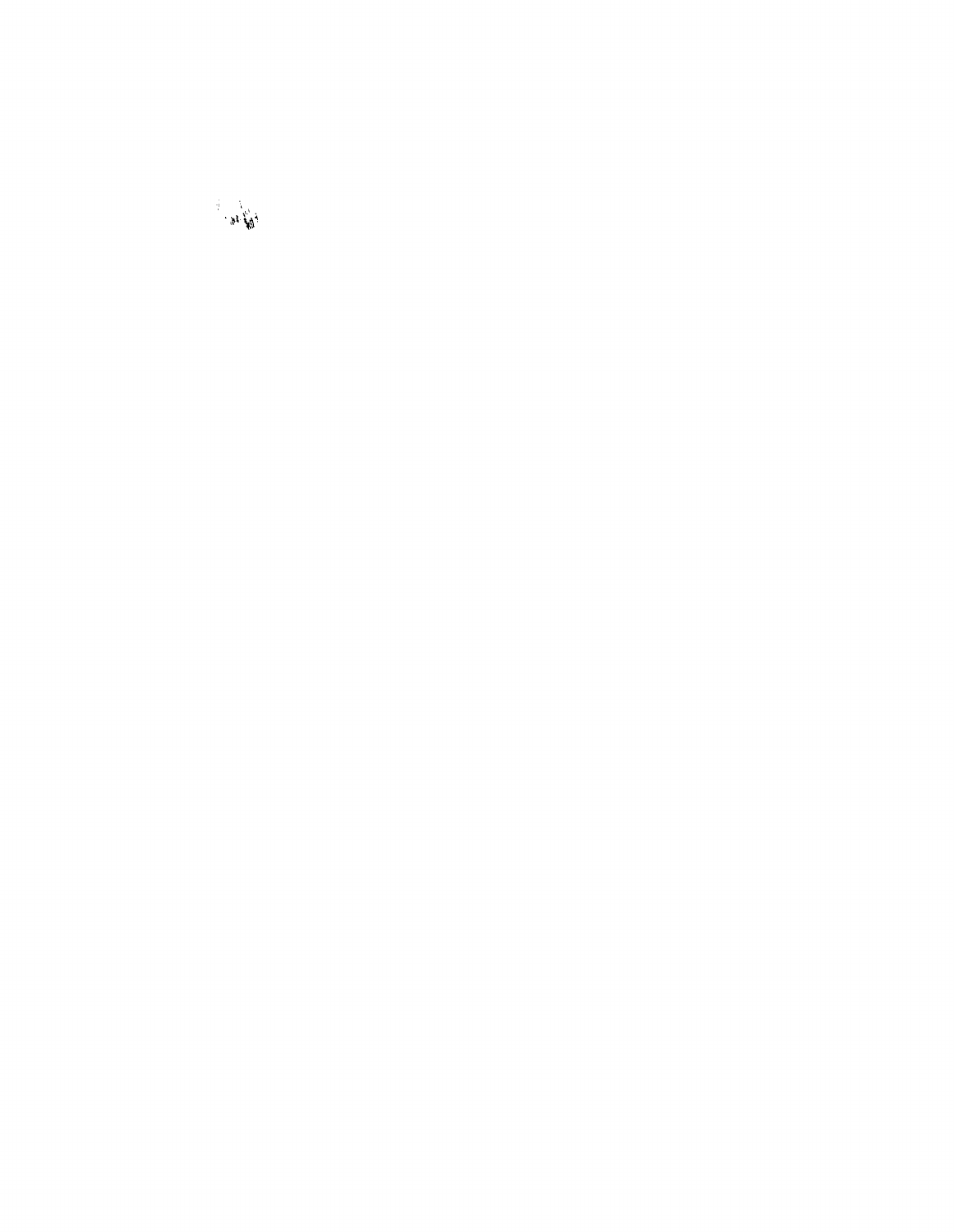SECTION 4. This ordinance shall be amended by deleting the language stricken through and by inserting the language underscored.

SECTION 5. This ordinance shall be in full force and effect immediately upon its passage and approval.

 $\hat{\boldsymbol{\theta}}$ 

Ray Suarez, Alderman 31<sup>st</sup> Ward Edward M. Burke, Alderman 14<sup>th</sup> Ward

l,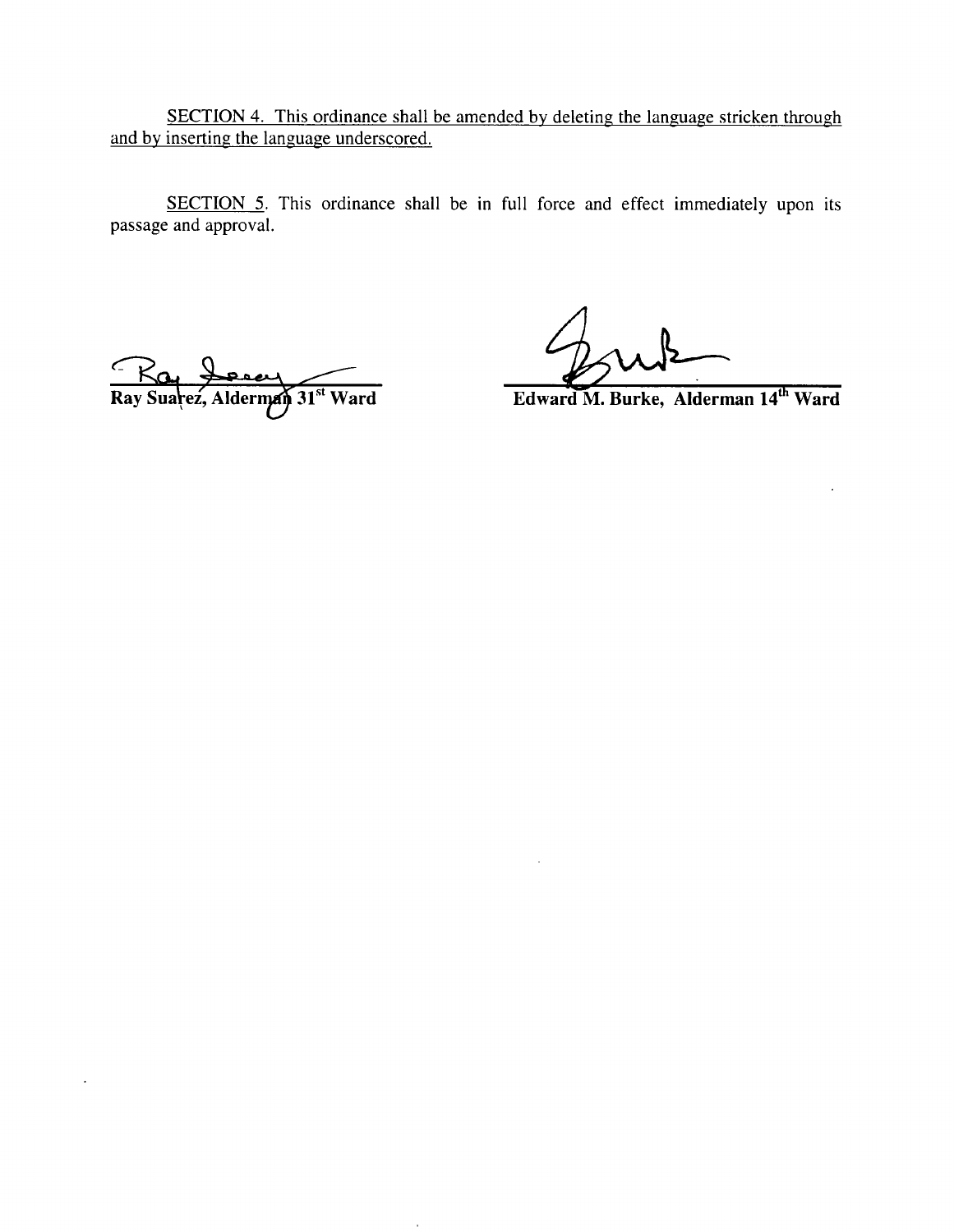# **EXHIBIT A**

## **Fee and Other Waivers**

#### **Department of Buildings**

Waiver of Plan Review, Permit and Inspection Fees;

A. Building Permit:

Zoning

Constmction/Architectural/Structural

Intemal Plumbing and Sewers

**HVAC** 

Water for Construction

Smoke Abatement

B. Electrical Permit: Service and Wiring

C. Elevator Permit (if applicable)

D. Wrecking Permit and all fees related, (if applicable)

E. Fencing Permit (if applicable)

F. Fees for the review of building plans for compliance with accessibility codes by the Mayor's Office for People with Disabilities imposed by Section 13-32-310(2) of the Municipal Code of Chicago

**G. Capacity Card fees** 

#### **Department of Water Management**

Tap Fees

Cut and Seal .Fees for water and sewers

(Fees to purchase B-boxes and remote read-outs are not waived-)

Permit (connection) and Inspection Fees

Sealing Permit Fees

Storm water ordinance review fee